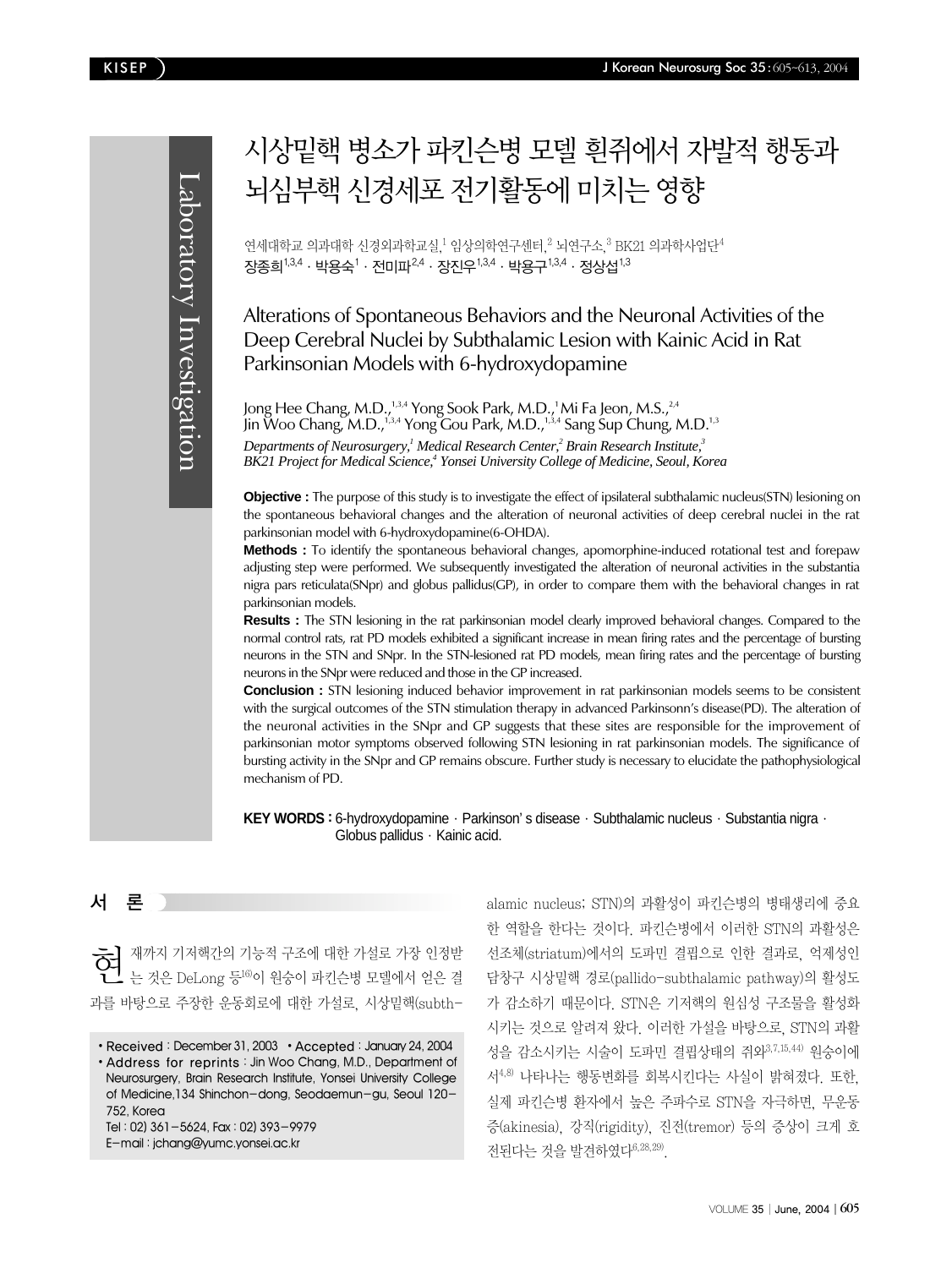그러나 이러한 여러 가지 발견에도 불구하고, 아직도 파킨슨병의 정확한 병태생리에 대해서는 밝혀지지 않았으며, 특히, 최근 연구 들에 의하면 기존의 가설과 일치하지 않는 주장도 많이 보고되고 있다. 예를 들어, 기존의 가설에 의하면 감소되어 있어야 할 억제성 선조체-시상밑핵 경로의 활성도가 실제로는 오히려 증가해 있거나 변화가 없다는 보고도 있다<sup>12,21,34,37,38)</sup>.

파킨슨병 모델 동물에서 기록한 극파들을 정밀하게 분석해보면, 극파의 발화율(firing rate) 뿐만 아니라 발화 양상(firing pattern) 에 변화가 생긴다는 중요한 사실을 알 수 있으며, 실제 대부분의 보 고들이 극파간격(interspike intervals; ISIs)의 불규칙성의 증가, 극파 발화의 돌발성 경향(a tendency of firing in bursts), 극파 발화율의 주기적 변화(periodic oscillation in the firing rate) 같 은 발화 양상의 변화를 강조하고 있다12,25,32,33,36,40,44). 그러나 이러 한 수치들의 변화가 기록된 세포의 일부분에서만 관찰될 수 있다는 점과, 발화율과 발화 양상의 변화가 동일한 세포에서 기록된 것인지 아니면 다른 세포에서 각각 기록된 것인지를 알 수 없다는 점 때문 에, 그 의미나 중요성에 대해서는 아직 확실하게 밝혀지지 않았다.

본 연구에서는 6-hydroxydopamine(6-OHDA)로 만든 흰쥐 파킨슨병 모델에서, kainic acid로 STN에 병소를 만든 전후에, 자 발적 행동의 변화와 흑질망상부(substantia nigra pars reticulata; SNpr), 담창구(globus pallidus; GP)에서의 신경세포 전기활성도 의 변화를 관찰하고자 하였다.

## 재료 및 방법

#### 실험동물

모든 실험과정은 실험동물의 고통과 수를 최소화하도록 이루어졌 다. 몸무게 150~200g의 수컷 흰쥐(Sprague-Dawley rat) 41마리 를 이용하였다. 실험동물은 정상대조군(10마리), 흑질치밀부(substantia nigra pars compacta; SNpc) 병소군(10마리), STN 병소 군(7마리), SNpc와 STN 모두에 병소를 만든 군(7마리), SNpc에 병소를 만들고 STN에 생리식염수만을 주입한 sham 대조군 (7마 리)의 총 5개 그룹으로 나누었다. 하나의 cage에 5마리씩 사육하고 먹이와 물을 충분히 공급하였으며, 온도와 습도가 일정하게 조절되

**CARE** A B

**Fig. 1.** Behavioral tests. A : Forepaw adjusting step. B : Apomorphine-induced rotational test. 대쪽 방향으로 1분 동안 최소 5바퀴

고 12시간 간격으로 점등 및 소등되는 방에서 관리하였다.

## 내측전뇌다발(medial for-ebrain bundle; MFB)과 STN에 대한 수술방법

흰쥐를 ketamine(75mg/kg), ace-promazine(0.75mg/kg), rompun (4mg/kg)이 혼합된 약물을 이용하여 마취하였다. 0.2% 아스코르빈산(ascorbic acid)과 0.9% 생리식염수에 혼합한 8㎕의 6-OHDA (Sigma, St. Louis, MO, USA)을 정위기구를 이용하여 우 측 MFB(전정으로부터후방 4.4 mm, 측방으로 1.2mm, 경막으로부터 7.5mm 깊이)에 0.5㎕/min의 속도로 주사하였다14). 주사가 끝나면 삽입관을 5분간 유지시킨 후 천천히 제거하였다. 노르아드레날린 성(noradrenergic) 신경세포가 파괴되지 않도록 6-OHDA 주사 30분 전에 desipramine(12.5mg/kg)을 복강 내 주사한다. STN 병소는 0.5㎕의 생리식염수에 1㎍의 kainic acid(Sigma, St. Louis, MO, USA)를 혼합하여, 우측 STN(전정으로부터 후방 4.7mm, 측방으로 2.5mm, 경막으로부터 8.0mm 깊이)에 0.5㎕ /min의 속도로 총 1㎕를 주입하였다.

## 행동학적 검사

반대쪽 앞발적응보행검사(forepaw adjusting step)는 apomorphine 유도 회전검사(apomorphine-induced rotational test) 직전에 시행하였다14). 간단히 검사방법을 설명하면, 쥐를 90cm/ 12sec 속도로 움직이는 답차(treadmill)위에 올려 놓는다. 쥐의 뒷 발이 들리도록 실험자의 손으로 쥐의 몸통을 안정되게 들어올려 앞 발로만 체중을 지탱하도록 한다. 그리고 다른 한 손으로 쥐의 앞발 중 하나를 잡아 올리면 쥐가 몸의 균형을 잡기 위해 체중을 지탱하 고 있는 한쪽 앞발로 보행을 하게 되는데 그 횟수를 측정하였다. 각 각의 검사는 양쪽 앞발에 대해 번갈아 가며 5회씩 반복 시행하고, 5회의 평균값을 자료로 기록하였다(Fig. 1A). 이 검사는 6-OHDA 로 파킨슨병 모델을 만든 지 3주 후와 kainic acid로 STN에 병소 를 만든 지 3주 후에 각각 시행하였다.

Apomorphine 유도 회전검사는 자동회전통(automated rotation bowl)과 쥐의 몸통에 부착된 띠로 구성된 자동회전기(automated rotometer)를 이용하여 실시하였다. 0.1mg/kg의 apomorphine

> 을 MFB에 병소를 만든 지 3주 후와 STN에 병소를 만든 지 3주 후에 각 각 복강에 주사하였다. 먼저 쥐를 20분간 회전운동에 익숙하게 한 후, 1시간 동안 매분마다 회전 횟수를 측정하였다. 6-OHDA를 주입한 반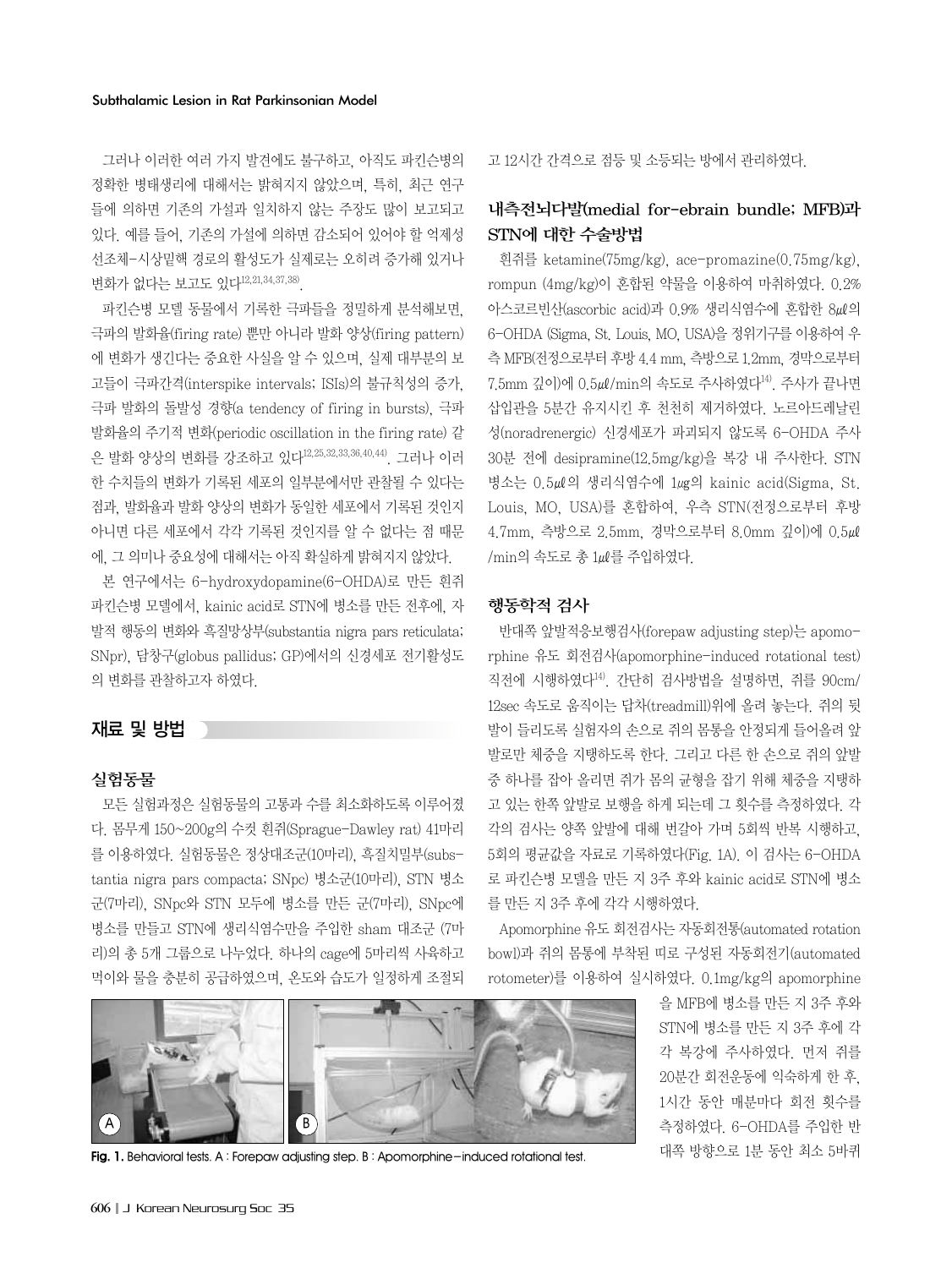를 완전히 회전한 쥐를 선택하여 실험에 포함시켰다(Fig. 1B). 한 시간 동안의 총 회전 횟수를 측정하여 자료로 이용하였다. 6- OHDA를 주입한 같은 쪽 방향으로 회전한 쥐는 본 실험에서 제외 하였다.

## 미세전극 기록

단일신경세포 전기활동의 세포외측정(extracellular single unit recording)을 위해, urethane(1.3mg/kg)을 흰쥐의 복강 내에 주사하여 마취시켰다. 유리미량피펫(glass micropipette; impedence 7-10 Mohm at 100Hz)을 0.5M sodium acetate buffer (pH 7.6)에 혼합한 2.5% pontamine sky blue로 채워 단일신경세 포 전기활동 측정에 사용하였다. 두개골에 드릴로 구멍을 뚫은 후, 미세전극을 정위기구를 이용하여 전기활동을 측정할 각 심부구조 물에 삽입하였다(Table 1).

#### **Table 1.** Coordinates of each targets

| Target | $AP*$           | Lateral**   | Depth***    |  |
|--------|-----------------|-------------|-------------|--|
| GP     | $(-)0.8 - 1.3$  | $2.6 - 3.2$ | $6.0 - 6.6$ |  |
| SNpr   | $(-)5.2 - 6.04$ | $2.4 - 2.8$ | $7.4 - 8.0$ |  |
| STN    | $(-)3.6 - 4.16$ | $2.2 - 2.6$ | $7.4 - 7.8$ |  |

\*distance (mm) from breama (+: anterior,  $-$ : posterior), \*\*distance (mm) from midline. \*\*\*distance (mm) from dura. GP ; globus pallidus. SNpr ; substantia nigra pars reticulata. STN ; subthalamic nucleus.

전기신호는 bridge mode로 DAM80 preamplifier(WPI, UK)를 통해 증폭되었고, 증폭된 신호는 oscilloscope와 audio monitor를 통해 관찰하였다. 단일신경세포 전기활동은 window discriminator(WPI, UK)에 의해 선택되어 신경세포 발화자료가 Spike 2 컴퓨터 프로그램(version 2.18, Cambridge Electronic Design, UK)에 저장되었다. 저장된 자료는 window discriminator에 의해 방형파(square wave)로 바뀌고, A/D converter와 개인 컴퓨터에 의해 디지털 자료로 바뀌어 저장되었다. 각각의 신경세포에 대해, 평균 발화율(firing rate), 평균 극파간격(interspike intervals; ISIs), auto-correlogram, 발화양상(firing pattern) 등을 분석하 였다. 극파간격 자료로 각 신경세포의 발화 정도(units degree of burstiness)를 Hutchinson 등<sup>23,24)</sup>이 보고한 연산방식에 따라 분 석하였다. 발화세포(bursting cell)들은 modal interval을 평균 발 화율로 나눈 값의 역수가 10점 이상이었다. Autocorrelogram으로 규칙성(rhythmicity)을 분석하였으며, cut-off 치는 0.95로 하였 다. 발화양상의 분포를 알아보기 위해, autocorrelogram상에서 명 백히 구분되는 파의 정점의 수에 따라 발화양상을 분류하였다<sup>12)</sup>.

#### 조직검사

미세전극기록이 끝난 다음에는, 기록부위를 표시하기 위해, 미세 전극 첨단에 pontamine sky blue를 -18㎂로 20분간 이온도입 (iontophoresis)을 시행하였다. 흰쥐를 깊이 마취시키고 심장을 통해 먼저 125ml 생리식염수와 연이어 250ml 차가운 4% paraformaldehyde로 관류를 시켰다. 뇌를 제거하여 10시간 동안 고정시킨 후, 30% sucrose로 옮겨 평형상태에 이를 때까지 놓아둔다. 조직 을 20㎛ 두께로 얼려 자른 후, rat tyrosine hydroxylase(TH)에 대한 1:750 1차 다크론성(polyclonal) 항체(Pel-freeze, Rogers, AK, USA)와 biotinylated goat anti rabbit IgG 2차 항체(Vector Labs, Burlingame, CA, USA)를 이용하여 면역염색을 하였다. 신호를 증폭시키기 위한 avidin과 biotinylated horseradish peroxidase의 사용을 위해 Elite ABC Vectastain kit(Vector Labs, Burlingame, CA, USA)를 사용하였다. 3,3'-diaminobenzidine tetrachloride dehydrate를 색소원(chromogen)으로 사용했으 며, 색변화를 뚜렷이 하기 위해 cobalt chloride/nickel ammonium 을 사용하였다. 동시에, STN병소와 뇌심부핵의 전기활동 기록부 위를 확인하기 위해 cresyl violet으로 염색을 하였다.

#### 자료분석

전기생리학적 기록자료의 통계학적 분석을 위해서는 ANOVA나 Kruskal-Wallis one-way ANOVA를 사용하였으며, 각 그룹간의 행동자료의 비교를 위해서는 Mann-Whitney U-test를 사용하였 다. 통계학적 유의도는 p<0.05로 하였다. 모든 통계학적 분석은 SPSS version 9.0(SPSS Inc., Chicago, IL, USA)을 이용하였다.

### 결 과

#### 흰쥐 파킨슨병 모델의 병리조직학적 소견

6-OHDA에 의해 만들어진 병소의 위치와 범위를, SNpc와 선조 체에서 TH에 면역학적으로 양성인 세포와 섬유가 감소한 것으로 평가하였다(Fig. 2). 실험이 끝난 후에, STN의 병소도 평가하였는 데, STN 위치에서 SNpc의 국소적 교질화가 관찰되었다(Fig. 3). STN의 병소가 근처 기저핵까지 침범한 경우나 STN에 제대로 병 소가 만들어지지 않은 경우는 자료분석에서 제외하였다. 뇌심부핵 (GP, SNpr)의 전기활동 기록 부위는 cresyl violet염색을 하여 확 인하였다(Fig. 4).

#### STN 병소가 반대쪽 앞발적응보행에 미치는 영향

STN에 병소를 만드는 것이 반대쪽 앞발적응보행에 어떤 영향을 미치는 가를 알아보기 위해, 모든 그룹의 쥐에게 보행검사를 시행 하였다. 50마리 중 40마리(80%)에서 성공적으로 파킨슨병 모델이 만들어졌다. 각 그룹에서 평균 앞발적응보행의 수를 Fig. 5에 도시 하였다. 파킨슨병 모델 흰쥐(n=7)에서 STN에 병소를 만든 후, 적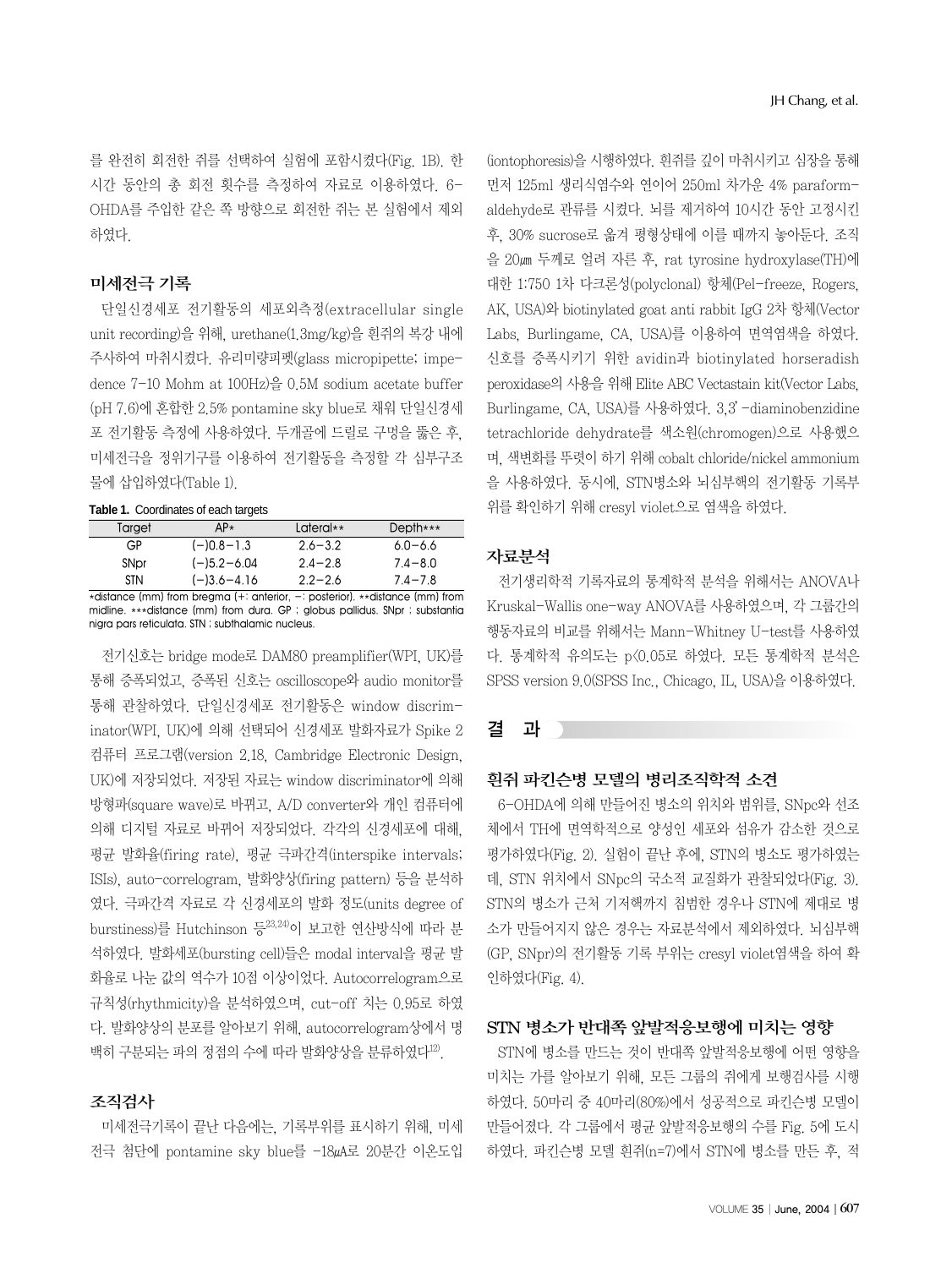

**Fig. 2.** Immunohistochemistry of tyrosine hydroxylase showing the total degeneration of dopamine neurons in the striatum(A) and dopamine cell bodies in the SNpc (arrow) on the 6-hydroxydopamine injected side(B) compared to the normal side(C). SNpc : substantia nigra pars compacta, VTA : ventral tegmental area.



Fig. 3. Cresyl violet-stained sections illustrating a unilateral kainic acid lesion in the subthalamic nucleus. The arrows indicate the location of STN on lesioned side and non-lesioned side. STN : subthalamic nucleus.



Fig. 4. Photomicrograph showing the pontamine sky blue mark corresponding to a neuron recorded at the end of tracks (arrows) in the SNpr. SNpr : substantia nigra pars reticulata.

감소하였으나(Fig. 5), 파킨슨병 모델 흰쥐에서 감소한 폭보다는 적 었다. 또한, 모든정상흰쥐에서, 반대쪽발에운동이상증(dyskinesia) 에 합당한 비정상적 움직임이 관찰되었다. 흥미롭게도, 이러한 비정 상적 움직임은 뒷발보다는 앞발에서 더 뚜렷했으며, 같은 쪽 발에서 는 관찰되지 않았다.

 $(B)$  $\mathbf{r}^{\text{STN}}$ STN **Non-lesioned side Lesioned side** C Non-lesioned side **Lesioned** side

# 응보행의 수가 2.6 ±0.5에서 5.0± 0.9로 의미있게 증 가하였다(p<0.05; Fig. 5). STN병소 의 효과를 정상 흰 쥐에 대해서도 알 아보았다. 병소를 만들지 않은 정상 흰쥐(12.1±0.8)에 비해 STN에 병소

를 만든 경우, 반대 쪽 앞발적응보행의 수가 11.8±1.4로

## STN병소가 회전운동에 미치는 영향

앞발적응보행검사를 통과한 쥐들 에 한해서 apomorphine 유도 회전 검사를 실시하였다. 6-OHDA를 주 사한 모든 흰쥐 파킨슨병 모델(n=24) 이 포함되었다. 파킨슨병 모델 흰쥐 (n=10)의 한 시간 동안 평균 회전수 는 452.8±45.8이었다(Fig. 6).

STN 병소만 만든 정상 흰쥐(n=7) 에서는 apomorphine을 주사하면 병소를 만들지 않은 정상 흰쥐와 마 찬가지로 반대쪽은 물론, 같은 쪽으 로도 회전운동은 거의 관찰되지 않 았다. STN에 병소를 만든 파킨슨병 모델 흰쥐에서는, 한 시간 동안의 평 균회전수가 97±13.5로 의미있게 감소하였다(p<0.05). 그러나 파킨슨 병 모델 흰쥐에서 STN에 생리식염 수만을 주입한 sham 대조군에서는 평균 회전수에 변화가 없었다.

# STN병소가 뇌심부핵의 극파 발화율과 발화양상에 미치는 영향

각각의 그룹에서 전기활동을 기록한 신경세포의 수, 평균 발화 율, 극파간격을 Table 2에 나타내었다. 미세전극의 한 경로에서 기 록한 평균 신경세포의 수는 2.0~3.4개로 각 그룹에서 비슷했다. 병소를 만들지 않은 정상흰쥐에서, 각 지점의 평균 발화율은 다음 과 같다{SNpr; 20±1.3Hz(n=42), STN; 11±1.0Hz(n=27), GP; 19±1.6Hz(n=34)}. 정상 흰쥐와 비교해서, 파킨슨병 모델 흰쥐에 서는 평균 발화율이 SNpr(27±1.6Hz), STN(20±1.8Hz)에서 의 미있게 증가하였다(p<0.05). 그러나 GP에서의 평균 발화율은 16 ±1.3Hz로 감소해 있었다(p<0.05). STN에 병소를 만든 파킨슨병 모델 흰쥐에서는, SNpr(24±2.2Hz)에서의 증가된 평균 발화율이 다시 감소하였으며, GP에서는 18±1.6Hz로 증가하였다(p<0.05). 파킨슨병 모델 흰쥐에 생리식염수로 sham STN 병소를 만든 경우 는 변화된 평균발화율이 다시 회복되지 않았다. 정상 흰쥐에 STN 병소를 만든 경우는, GP를 제외하고는 정상 흰쥐의 평균 발화율과 차이가 없었다(GP; 16±1.7Hz, SNpr; 26±1.7Hz)(p>0.05; Fig. 7).

뇌심부핵의 발화양상을 분류하기 위해, 극파간격 히스토그램의 분석, 점방식 도시(raster display), autocorrelogram을 사용하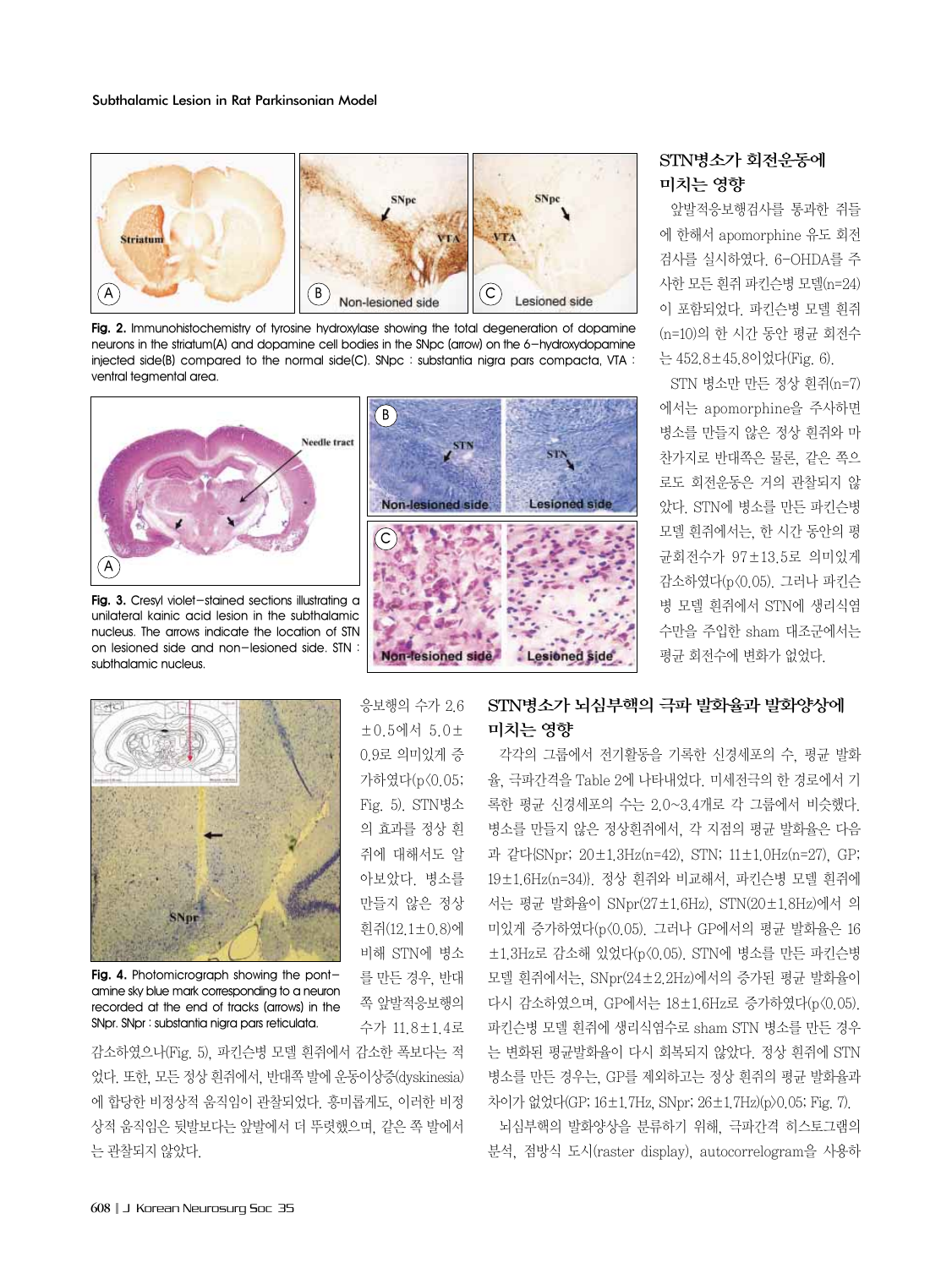**Table 2.** The general results from GP, SNpr and STN recorded in normal rats, and in rats with SNpc, STN and SNpc+STN lesions

|            | <b>STN</b>     |               |                  | GP             |               | SN <sub>pr</sub> |                |               |                  |
|------------|----------------|---------------|------------------|----------------|---------------|------------------|----------------|---------------|------------------|
| Group      | <b>Neurons</b> | Mean firing   | ISI(sec)         | <b>Neurons</b> | Mean firing   | ISI(sec)         | <b>Neurons</b> | Mean firing   | ISI(sec)         |
|            | (n)            | rate(Hz)      |                  | (n)            | rate(Hz)      |                  | (n)            | rate(Hz)      |                  |
| Control    | 27             | $11 \pm 1.0$  | $0.15 \pm 0.053$ | 34             | $19 \pm 1.6$  | $0.20 \pm 0.012$ | 42             | $20 \pm 1.3$  | $0.04 \pm 0.019$ |
| <b>PD</b>  | 49             | $20 \pm 1.8*$ | $0.44 \pm 0.106$ | 42             | $16 \pm 1.3*$ | $0.04 \pm 0.004$ | 62             | $27 \pm 1.6*$ | $0.06 \pm 0.024$ |
| <b>STN</b> |                |               |                  | 35             | $16 \pm 1.2*$ | $0.05 \pm 0.005$ | 33             | $19 \pm 1.6$  | $0.05 \pm 0.005$ |
| $PD+STN$   |                |               |                  | 44             | $18 \pm 1.6$  | $0.04 \pm 0.006$ | 36             | $24 \pm 2.2$  | $0.02 \pm 0.007$ |
| PD+STNsham | 37             | $20 \pm 2.0*$ | $0.36 \pm 0.090$ | 30             | $16 \pm 1.7*$ | $0.04 \pm 0.005$ | 35             | $26 \pm 1.7*$ | $0.04 \pm 0.020$ |

The values: means ± SEM. \* P< 0.05 in comparison with values from normal animals. ISI ; interspike interval. GP ; globus pallidus. SNpr ; substantia nigra pars reticulata. STN ; subthalamic nucleus. SNpc ; substantia nigra pars compacta. PD ; Parkinson's disease.



**Fig. 5.** The numbers of ipsilateral(gray bars) and contralateral(black) forepaw adjusting steps before lesioning, after 6-OHDA lesions, and after unilateral kainic acid lesion of the subthalamic nucleus. Each bar represents the mean  $\pm$  SEM stepping numbers.  $*$  p<0.05,  $**$  p<0.01 in comparison with values from normal animals. PD : Parkinson's disease, STN : subthalamic nucleus, SNpc : substantia nigra pars compacta.



Fig. 6. Apomorphine-induced contralateral rotational behavior of rats after 6-hydroxydopamine lesion and unilateral kainic acid lesion of the subthalamic nucleus. Each bar represents the mean±SEM rotations per hour. \* p<0.05, \*\* p<0.01 in comparison with values from normal animals. PD ; Parkinson's disease, STN : subthalamic nucleus, SNpc : substantia nigra pars compacta.

였다. Hutchinson 등23,24)이 보고한 연산방식에 따라 SNpr, GP의 각 신경세포의 발화양상을 돌발성(bursting)과 비돌발성(nonbursting) 신경세포로 분류하였다. 비돌발성 신경세포에는 긴장성 (tonic)과 긴장-돌발 혼합성(mixed tonic-bursting) 신경세포가 포함되었다. Fig. 8은 각 그룹에서 SNpr, STN, GP의 발화양상을 보여준다. SNpr, STN에서의 돌발성 신경세포의 전체 신경세포에 대한 비율은, 정상 흰쥐의 경우, 각각 29%, 30%였으며, 파킨슨병 모



**Fig. 7.** The mean firing rates(Hz) from GP, SNpr and STN recorded in normal rats, and in rats with SNpc, STN and SNpc+STN lesions. \* p<0.05 in comparison with values from normal animals. GP : globus pallidus, SNpr : substantia nigra pars reticulata, STN : subthalamic nucleus, SNpc : substantia nigra pars compacta, PD : Parkinson's disease.

델 흰쥐의 경우, 각각 44%, 38%였다. 파킨슨병 모델 흰쥐에서 STN 에 병소를 만든 경우는, 그 비율이 SNpr에서는 20%로 감소하였다 (p<0.05). 그러나, 정상 흰쥐에서 STN에 병소를 만든 경우와 sham STN 병소 파킨슨병 모델 흰쥐에서는 정상 흰쥐에 비해, SNpr의 돌 발성 신경세포의 비율에 특이한 차이가 없었다(p>0.05; Fig. 8). 6- OHDA로 병소를 만든 흰쥐에서, GP의 돌발성 신경세포의 비율은 17%로 정상 흰쥐와 비슷하다. SNpc와 STN 모두에 병소를 만든, STN 병소 파킨슨병 모델 흰쥐에서는, 그 비율이 34%로 정상 흰쥐 (18%)에 비해 의미있게 증가하였다. 또한, STN에만 병소를 만든 흰 쥐에서도, GP의 돌발성 신경세포의 비율이 23%로 증가하였다.

### 고 찰

 $\mathcal{K}$  기생리학적 기록은 STN이 글루타메이트성(glutamatergic) 투사를 통해, 쥐의 SNpr과 원숭이의 내측 담창구에서 높은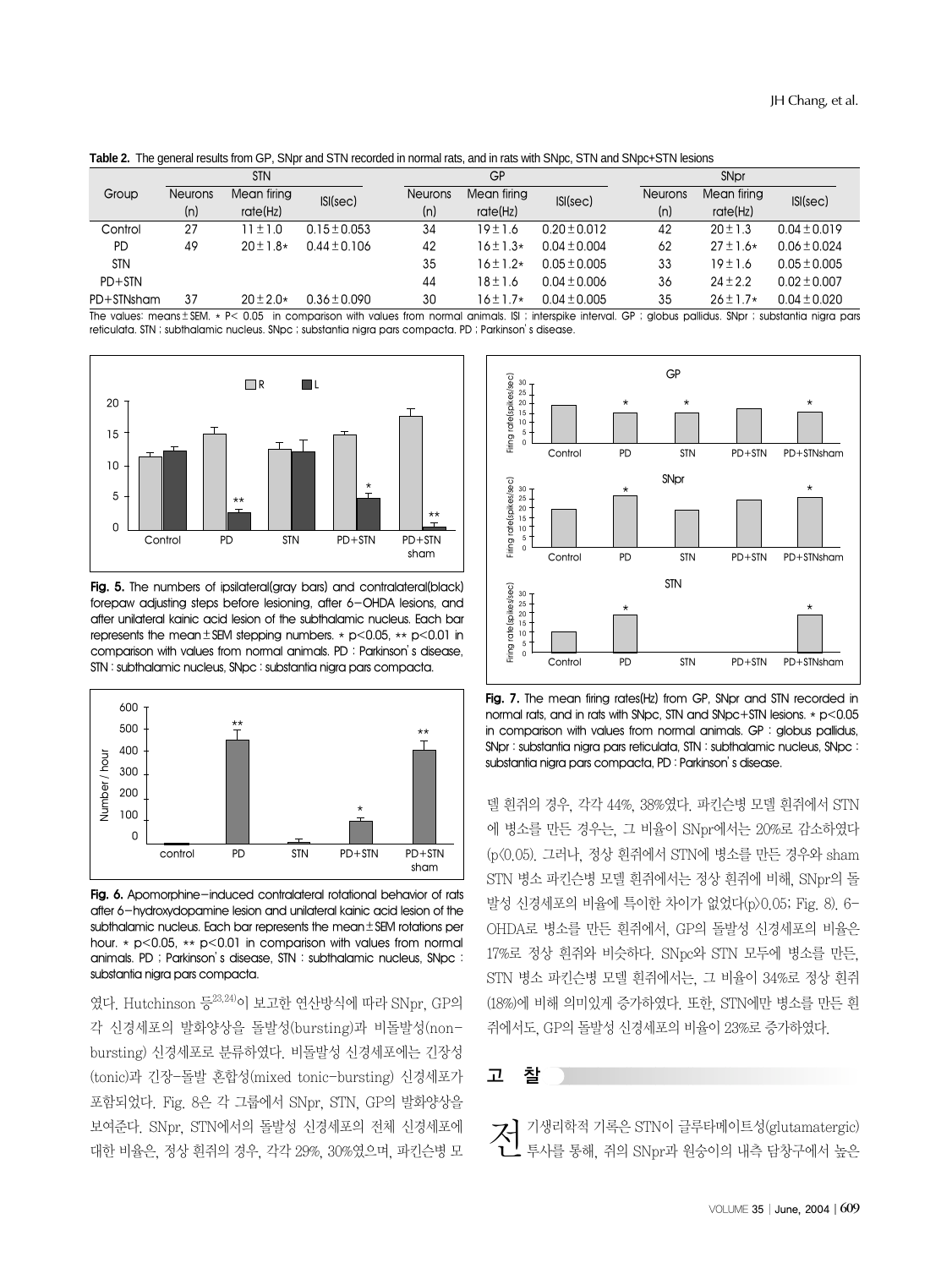

**Fig. 8.** Firing pattern. The proportions of GP, SNpr and STN, according to their firing pattern, recorded in normal rats, and in rats with SNpc, STN and SNpc+STN lesions.  $*$  p<0.05 in comparison with values from normal animals. GP : globus pallidus, SNpr : substantia nigra pars reticulata, STN : subthalamic nucleus, SNpc : substantia nigra pars compacta, PD : Parkinson's disease.

활성도를 유지하는데 중요한 역할을 한다는 사실을 확인시켜주었 다20,39). 따라서 STN은 기저핵의 회로를 총괄하는 주된 구조물로 생각되며, 높은 주파수로 STN을 자극하는 것이 파킨슨병 환자에 서 매우 효과적인 치료방법으로 여겨지고 있다6,13,26,28). 그러나 기 저핵에 대한 현재 모델과, 파킨슨병 증상이 호전되는 기전에서 STN의 역할에 대해서는 아직 논란이 많다<sup>10,30,40)</sup>. 즉, STN과 간접 경로(indirect pathway)의 역할에 대해서는 아직도 확실히 밝혀져 있지 않다.

#### 행동학적 자료

한쪽 SNpc에 병소를 만든 쥐는 병소의 반대쪽 방향으로 회전운 동을 하게 되는데, 이러한 회전 운동은 파킨슨병 흰쥐의 탈신경된 (denervated) 쪽의 감작된 도파민수용체가 apomorphine에 의해 자극되기 때문인 것으로 생각된다17,18,45). 이러한 경우에, STN에 병소를 만들면 회전운동이 뚜렷이 감소된다(p<0.05). 그러나 파킨 슨병 모델이 아닌 정상 흰쥐에서 STN에 병소를 만든 경우나, 아무 런 병소를 만들지 않은 정상 흰쥐의 경우에는, apomorphine을 주 입해도 뚜렷한 회전 운동은 관찰되지 않는다.

파킨슨병 모델 흰쥐에서 STN에 병소를 만든 후, apomorphine 유도 회전 운동이 감소하는 기전은 확실히 밝혀져 있지 않다. 단지, STN 병소는 같은 쪽의 간접 선조-흑질 경로(indirect striatonigral pathway)를 차단하는 것으로 알려져 있으며, 탈신경된 쪽에서의

감작된 도파민 수용체의 효과를 줄임으로써 양쪽의 간접 경로 사이 의 불균형을 해소해주는 것이 아닌가 생각된다. 또한, STN 병소에 의해 야기되는 글루타메이트 활성의 감소가 SNpr의 활성도를 떨 어뜨리는 것도 apomorphine 유도 회전 운동을 감소시키는 기전 으로 생각된다 $12$ 

이러한 가설을 뒷받침하는 여러 실험 결과들이 보고되고 있다. 파킨슨병 동물모델에서 STN에 신경독소성 병소를 만들거나 높은 주파수로 자극을 하면 운동 장애를 호전시킨다는 연구 결과들이 보 고되었다4,5,9). 본 연구에서도 kainic acid를 이용한 STN의 병소 가, 파킨슨병 모델 흰쥐의 자발적 운동 행태를 평가하는 데 유용한 반대쪽 앞발적응보행검사에서 운동장애를 호전시키는 결과를 관찰 할 수 있었다. 또한, 흰쥐 파킨슨병 모델에서 STN 병소가 자발적 인 발의 움직임을 크게 호전시키는 데에도 어느 정도 기여하는 것 으로 생각된다.

#### 미세전극 기록 결과

현재의 운동회로에 대한 가설에 의하면, 선조-흑질 신경세포의 D1 도파민 수용체가 억제성인 GABA성 선조-흑질 경로의 활성도 를 증가시키는 것으로 작용한다16,17). 파킨슨병 모델 흰쥐에서, 도파 민성 탈신경의 결과, SNpr로 투사되는 선조체의 GABA성 신경세 포가 저활성화되어 SNpr에 대한 억제성 신호가 감소하여, SNpr 자체의 GABA성 활성도가 증가하게 되며, STN으로부터의 SNpr 로의 흥분성 신호가 증가하면서 더욱 증폭되게 된다. 본 연구에서 는 이러한 예상과 일치하는 결과를 보여주었다. 즉, 본 연구의 흰쥐 파킨슨병 모델에서 SNpr(27±1.6Hz)과 STN(20±1.8Hz)에서 극 파의 발화율이 증가되어있는 것과, 이러한 모델에서 kainic acid로 STN에 병소를 만들면 SNpr 신경세포의 과흥분성을 정상(24±2.2 Hz)으로 다시 회복시키는 것을 확인하였다. 또한, sham STN 병 소 파킨슨병 모델 흰쥐에서는 SNpr 신경세포의 발화율은 26±1.7 Hz로 여전히 증가되어 있어, 파킨슨병 모델 흰쥐에 비해 의미 있는 차이가 없었다(p>0.05).

파킨슨병의 전통적인 병태생리 모델에 의하면, SNpc의 도파민 성 신경세포의 결핍이 GP 신경세포의 발화율을 감소시킨다 $^{2}$ . Albin $^{1}$ 은 STN의 증가된 신경활성도는, GP 신경세포에서 STN 신경세포 로의 GABA성 신경전달이 감소한 때문일 것이라고 보고하였다. 본 연구의 결과도 GP 신경세포의 발화율의 감소를 확인시켜 주었다. STN에 병소를 만든 파킨슨병 모델 흰쥐에서 GP 신경세포의 발화 율은 18±1.6Hz로, STN에 병소를 만들지 않은 파킨슨병 모델흰쥐 (16±1.3Hz)에 비해 정상에 가까웠다.

저자의 실험 결과, 흰쥐 파킨슨병 모델의 SNpr에서 돌발성 신경 세포의 비율은 44%로, 정상 흰쥐에서의 29%보다 더 높았다. 파킨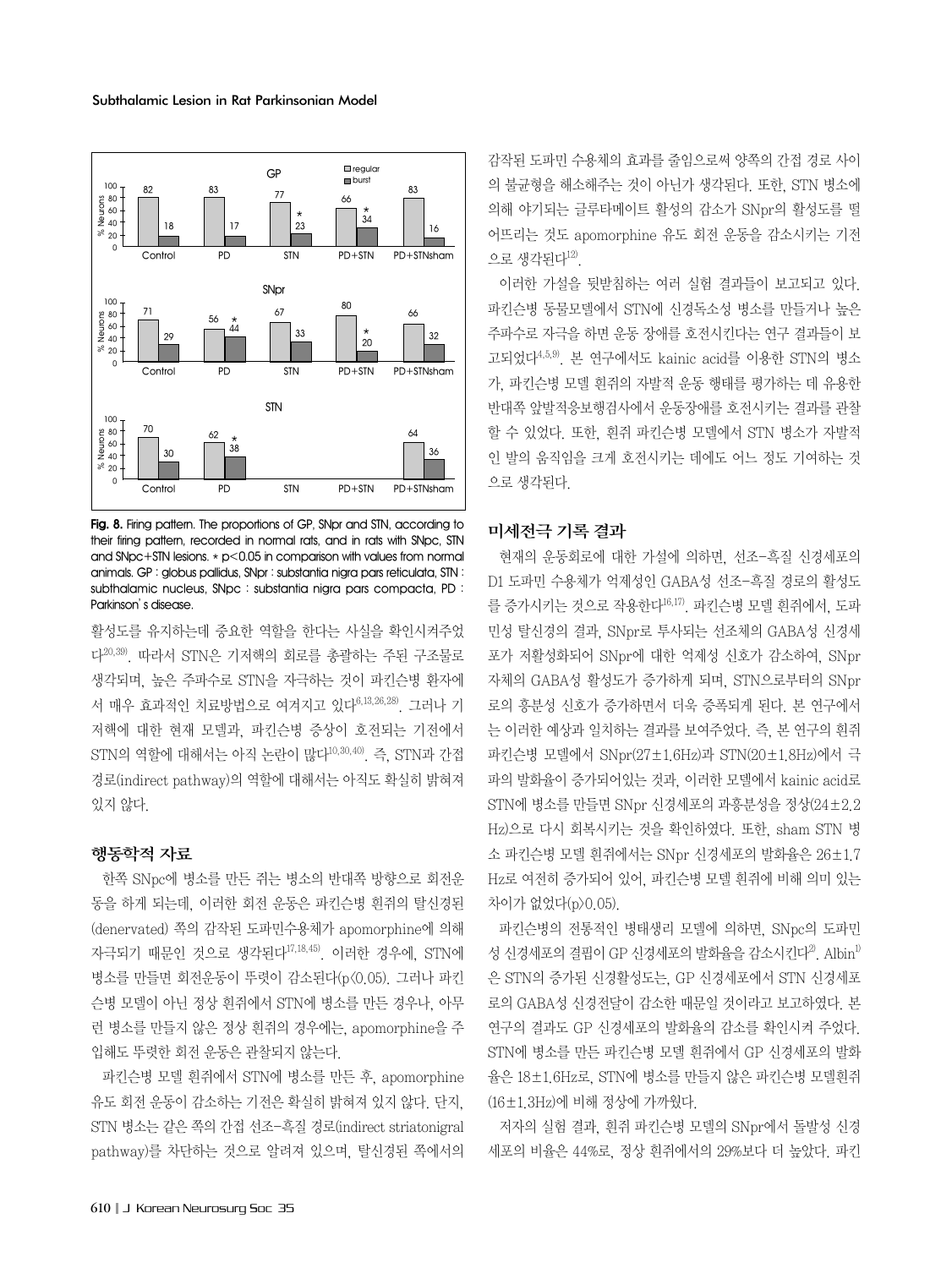슨병 모델 흰쥐의 STN에 병소를 만들면 20%로 감소하였다(p<0.05). 또한, 정상 흰쥐의 STN에 병소를 만든 경우와 파킨슨병 모델 흰쥐 에 sham STN 병소를 만든 경우에는 SNpr의 돌발성 신경세포의 비율에 특이한 차이를 관찰할 수 없었다(p>0.05). 그러나 많은 저 자들이 상반되는 연구결과를 보고해왔다. Kreiss 등27)은 정상 흰쥐 에 비해, 파킨슨병 모델 흰쥐에서 STN에 더 규칙적인 신경세포들 이 존재한다고 보고하였다. Rohlfs 등 $^{40}$ 은 파킨슨병 모델 휘쥐에 서 SNpr의 신경활성도가 정상 흰쥐에 비해 현저히 낮고, 이와 반 대로 반대쪽 SNpr의 신경활성도는 정상 흰쥐에 비해 현저히 높다 고 하였다. 또한, 이들은 평균 발화율의 감소 외에도, 병변 쪽의 SNpr내에 많은 신경세포들이 돌발성 발화양상을 나타낸다고 하였 다. MacLeod 등 $30$ 은 지속적인 돌발성 양상의 발화는 자발적인 발 화가 감소함에 따른 생리적 보상기전의 적응증이 될 수도 있으며, 병소를 만들고 2주안에 관찰되는, 같은 쪽 SNpr 신경세포의 평균 발화율의 감소는 선조체에서 도파민의 연접 후(postsynaptic) 억 제 작용 때문일 것으로 추정된다고 하였다. 그러나 이러한 주장은 본 연구의 결과와는 일치하지 않는 듯 하다. 본 연구에서는 6- OHDA로 만든 모든 파킨슨병 모델 흰쥐의 SNpr에서 평균 발화율 이 확실히 증가되어 있었다. 또한, STN에 병소를 만든 파킨슨병 모델의 실험결과는 SNpr의 평균 발화율이 STN의 병소에 의해 감 소된다는 이론을 확인시켜 주었다.

발화양상에 관해서는, 파킨슨병 모델에서 6-OHDA를 주입한 같 은 쪽 SNpr에서 돌발성 신경세포의 비율이 본 연구에서와 비슷한 정도로 증가된다는 연구결과들이 보고되어왔다30,43). 흰쥐 파킨슨 병 모델에서, 발화양상이 다른 신경세포가 존재하긴 하지만, SNpr 의 발화율이 증가되어 있고, STN의 병소가 SNpr의 이러한 평균 발화율과 돌발성 신경세포의 비율을 감소시키는 것으로 관찰되었 다. 그러나 흰쥐 파킨슨병 모델에서 담창구의 병소가 STN의 기본 발화율(basal firing rate)을 크게 증가시킴에도 불구하고 $^{42}$ , STN 신경세포의 기본 발화율(basal firing rate)이 실질적으로는 정상 흰쥐와 크게 다르지 않다는 보고도 있다<sup>22)</sup>. 이 경우 모두에서, 정상 흰쥐와 비교했을 때, 신경세포의 돌발성 양상의 빈도는 증가되었 다. 본 연구의 결과는 쥐와 원숭이 모델에서 보고된 바와 같이, STN이 기저핵의 원심성구조물을 흥분시킨다는 견해를 확인시켜 주었다20,39). 수많은 전기생리학적 연구들이 GP 신경세포의 평균 발화율과 발화양상에 변화가 많다는 사실을 보여주었다 $^{21,37}$ . Ni 등 $^{35}$ 은 STN의 병소는 정상 흰쥐와 비교할 때, 돌발성 발화 신경세포들 을 사라지게 하고, 기존에 SNpc에 병소를 만든 흰쥐에서 발화양상 을 정상으로 만든다고 보고하였다. 그러나 본 연구에서는 SNpc에 병소를 만든 쥐에서 발화양상에는 큰 변화를 관찰할 수 없었다. STN과 SNpc에 모두 병소를 만든 그룹에서는, STN의 병소가 파 킨슨병 모델과 비교해서 돌발성 발화 신경세포를 약간 증가시키는 것으로 보였다.

STN은 감각 운동 피질 중추로부터 주된 피질 구심성 신호를 받 으며, 기저핵의 원심성 구조물들에 대한 피질정보의 선택성을 증가 시킨다42). 피질 부위는 긴장성, 특히 위상성(phasic) 활성을 만들 기 때문에, 이런 STN의 역할은 마취를 하지 않은 동물이 정상적인 운동을 할 때에 더욱 뚜렷해지는 경향이 있다. 저자는 본 실험을 urethane으로 마취한 쥐에서 시행하였다. 과거에, urethane으로 전신마취를 하는 것은 동물의 발화율에 영향을 미칠 수 있기 때문 에, 근차단제를 이용한 국소마취를 해야 한다는 보고도 있었다27,41). 그러나 Hassani와 Feger21)는 urethane이 6-OHDA로 만든 흰쥐 파킨슨병 모델에서 전기생리학적 반응을 측정하는 경우, STN 신 경세포의 자극을 막지 않는다 하였고, 그 외에도 본 연구에서처럼 urethane이나 chloral hydrate를 이용하여 전신마취를 한 많은 연구 결과들이 보고되었다 $31,35,44$ ).

발화양상의 변화에 대한 기전은"in vitro"도파민성 세포에서 글루타메이트가 돌발성 신호를 만드는 것과 비슷한 것으로 생각된 다11,19). 본 연구에서는, 정상 흰쥐에서 이미 보고된 바와 같이 STN 에 병소를 만든 후, SNpr 신경세포 극파간격이 규칙적으로 되고, 규칙적인 발화양상이 증가되는 것을 관찰할 수 있었다42). 흰쥐 파 킨슨병 모델에서도 마찬가지로, STN에 병소를 만들면 SNpr의 발 화양상이 규칙적으로 된다12). 이들은 STN 병소에 의해 간접 경로 가 차단되어 정상 쥐와, 특히, 파킨슨병 모델 쥐에서 SNpr 신경세 포의 발화양상이 규칙적으로 된다고 하였다.

## 결 론

上】 연구에서 흰쥐 파킨슨병 모델에서 kainic acid로 STN에 병<br>←←<br>←← 소를 만드는 것이 자발적 또는 약물로 유도한 행동장애를 호전시켰으며, 이러한 결과는 진행된 파킨슨병 환자에서 현재 시행 되고 있는 시상밑핵 자극술의 치료효과를 뒷받침하는 결과이다. 또 한, STN에 병소를 만든 경우 SNpr과 GP의 신경활성도가 변화하 는 것으로 보아, 이러한 뇌심부핵이 행동장애의 호전에 관여하리라 생각된다. 그러나 SNpr과 GP의 돌발성 양상의 발화의 중요성은 아직 밝혀지지 않았으며, 파킨슨병의 병태생리학적인 기전을 정확 히 설명하기 위해서는 향후 추가연구가 필요하다.

#### **References**

- 1. Albin RL, Young AB, Penney JB : The functional anatomy of basal ganglia disorders. **Trends Neurosci 12** : 366-375, 1989
- 2. Alexander GE, Crutcher MD, DeLong MR : Basal ganglia thalamocortical circuits : parallel substrates or motor, oculomotor, 'prefrontal' and 'limbic' functions. **Prog Brain Res 85** : 119-146, 1990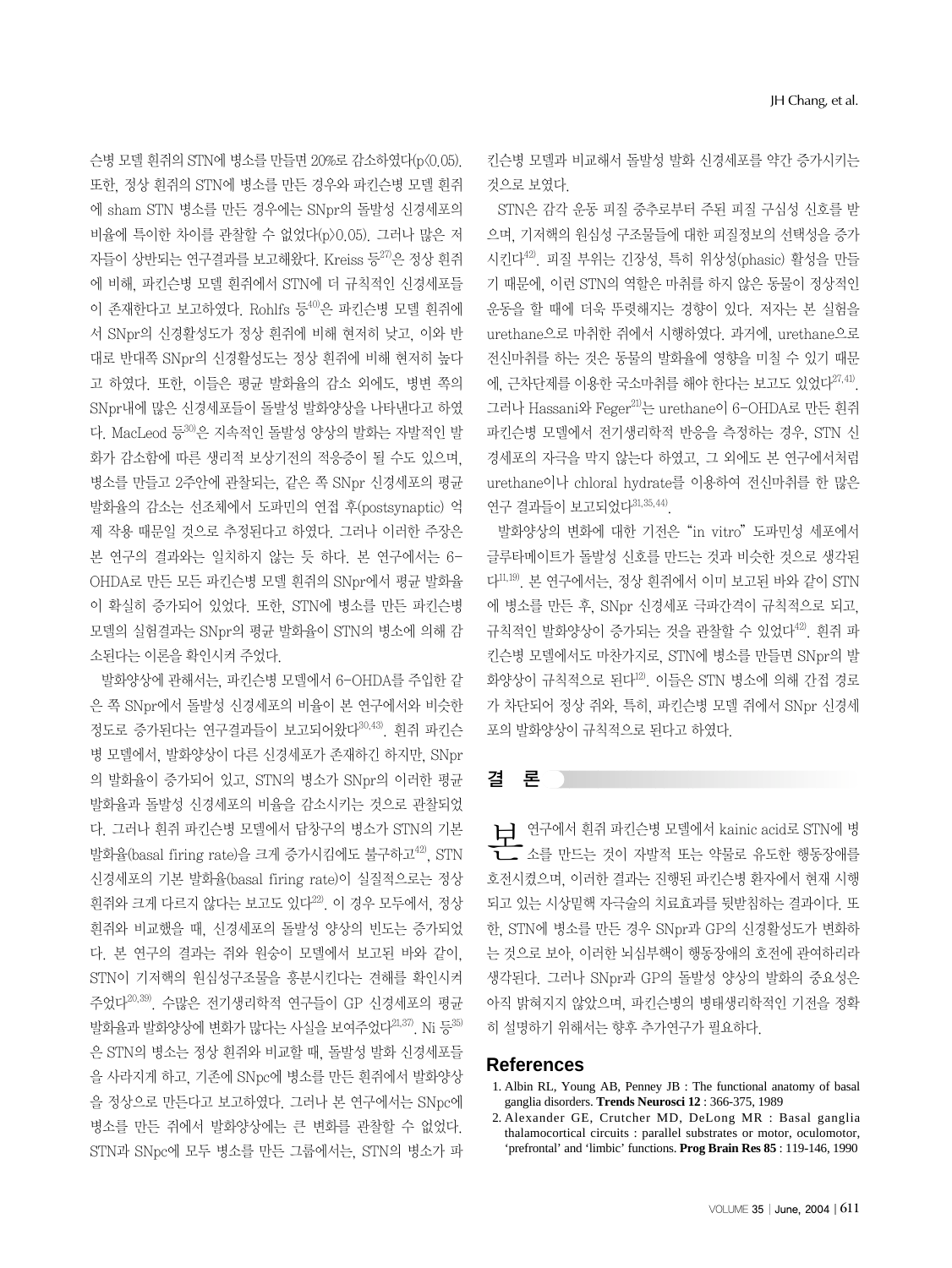#### Subthalamic Lesion in Rat Parkinsonian Model

- 3. Anderson JJ, Thomas NC, Engber TM : Differential effect of subthalamic nucleus ablation on dopamine D1 and D2 agonist-induced rotation in 6-hydroxydopamine-lesioned rats. **Brain Res 588** : 307- 310, 1992
- 4. Aziz TZ, Peggs D, Sambrook MA, Crossman AR : Lesion of the subthalamic nucleus for the alleviation of 1-methyl-4-phenyl-1,2,3,6 tetrahydropyridine (MPTP)-induced Parkinsonism in the primate. **Mov Disord 6** : 288-292, 1991
- 5. Baunez C, Amalric M : Evidence for functional differences between entopeduncular nucleus and substantia nigra: effects of APV(DL-2 amino-5-phosphonovaleric acid) microinfusion on reaction time performance in the rat. **Eur J Neurosci 8** : 1972-1982, 1996
- 6. Benabid AL, Koudsie A, Benazzouz A, Vercueil L, Fraix V, Chabardes S, et al : Deep brain stimulation of the corpus luysi(subthalamic nucleus) and other targets in Parkinson's disease. Extension to new indications such as dystonia and epilepsy. **J Neurol 248(Suppl 3)** : III37-III47, 2001
- 7. Benazzouz A, Gao DM, Ni ZG, Piallat B, Bouali-Benazzouz R, Benabid AL : Effect of high-frequency stimulation of the subthalamic nucleus on the neuronal activities of the substantia nigra pars reticulata and ventrolateral nucleus of the thalamus in the rat. **Neuroscience 99** : 289-295, 2000
- 8. Benazzouz A, Gross C, Geger J, Boraud T, Bioulac B : Reversal of rigidity and improvement in motor performance by subthalamic high-frequency stimulation in MPTP-treated monkeys. **Eur J Neurosci 5** : 382-389, 1993
- 9. Bergman H, Wichmann T, DeLong MR : Reversal of experimental Parkinsonism by lesions of the subthalamic nucleus. **Science 49** : 1436-1438, 1990
- 10. Bruet N, Windels F, Bertrand A, Feurstein C, Poupard A, Savasta M : High frequency stimulation of the subthalamic nucleus increases the extracellular contents of striatal dopamine in normal and partially dopaminergic denervated rats. **J Neuropath Exp Neurol 60** : 15-24, 2001
- 11. Bunney BS, Chiodo LA, Grace A : Midbrain dopamine system. Electrophysiological functioning : a review and new hypothesis. **Synapse 9** : 79-94, 1991
- 12. Burbaud P, Gross C, Benazzouz A, Coussemacq M, Bioulac B : Reduction of apomorphine-induced rotational behaviour by subthalamic lesion in 6-OHDA lesioned rats is associated with a normalization of firing rate and discharge pattern of pars reticulata neurons. **Exp Brain Res 105** : 48-58, 1995
- 13. Chang JW, Lee BW, Lee MS, Chang JH, Park YG, Chung SS : Microelectrode recording-guided deep brain stimulation in patients with movement disorders(the first trial in Korea) in Lultas-Ilinsky K, Ilinsky IA(eds) : **Basal ganglia and thalamus in health and movement disorders**. New York : Kluwer Academic/Plenum Publishers, 2001, pp341-347
- 14. Chang JW, Wachtel SR, Young D, Kang UJ : Biochemical and anatomical characterization of forepaw adjusting steps in rat models of Parkinson's disease : studies on medial forebrain bundle and striatal lesions. **Neuroscience 88** : 617-628, 1999
- 15. Delfs JM, Ciaramitaro VM, Parry TJ, Chesselet MF : Subthalamic nucleus lesions : widespread effects on changes in gene expression induced by nigrostriatal dopamine depletion in rat. **J Neurosci 15** : 6562-6575, 1995
- 16. DeLong MR : Primate model of movement disorders of basal ganglia origin. **Trends Neurosci 13** : 281-285, 1990
- 17. Di Chiara G, Morelli M, Porcedu ML, Gessa GL : Evidence that nigral GABA mediates behavioral responses elicited by striatal receptors stimulation. **Life Sci 23** : 2045-2051, 1978
- 18. Fletcher GH, Starr MS : Role of the substantia nigra in the expression of dopamine D1 receptor-mediated and D2 receptor-mediated behaviours. **Neuroscience 23** : 1001-1010, 1987
- 19. Grace AA, Bunney BS : The control of firing pattern in nigral dopamine neurons: bursting firing. **J Neurosci 4** : 2866-2876, 1984
- 20. Hamada I, DeLong MR : Excitotoxic acid lesions of the primate subthalamic nucleus result in transient dyskinesias of the contralateral limbs. **J Neurophysiol 68** : 1850-1858, 1992
- 21. Hassani OK, Mouroux M, Feger J : Increased subthalamic neuronal activity after nigral dopaminergic lesion independent of disinhibition via the globus pallidus. **Neuroscience 72** : 105-115, 1996
- 22. Hollerman JR, Grace AA : Subthalamic nucleus firing in the 6-OHDA treated rat: basal activity and responses to haloperidol. **Brain Res 590** : 291-299, 1992
- 23. Hutchinson WD, Allan RJ, Opitz H, Levy R, Dostrovsky JO, Lang AE, et al : Neurophysiological identification of the subthalamic nucleus in surgery for Parkinson's disease. **Ann Neurol 44** : 622-628, 1998
- 24. Hutchinson WD, Levy R, Dostrovsky JO, Lozano AM, Lang AE : Effects of apomorphine on globus pallidus neurons in parkinsonian patients. **Ann Neurol 42** : 767-775, 1997
- 25. Jackson A, Crossman AR : Basal ganglia and other afferent projections to the peribrachial region in the rat : a study using retrograde and anterograde transport of horseradish peroxidase. **Neuroscience 6** : 1537- 1549, 1981
- 26. Kim SH, Chang JH, Chang JW, Park YG, Chung SS : Microelectrode recording-guided deep brain stimulation in patients with movement disorders. **J Korean Neurosurg Soc 31** : 11-15, 2002
- 27. Kreiss DS, Mastropietro CW, Rawji SS, Walters JR : The response of subthalamic nucleus neurons to dopamine receptor stimulation in a rodent model of Parkinson's disease. **J Neurosci 17** : 6807-6819, 1997
- 28. Kumar R, Lozano AM, Kim YJ, Hutchison WD, Sime E, Halket E, et al : Double-blind evaluation of subthalamic nucleus deep brain stimulation in advanced Parkinson's disease. **Neurology 51** : 850-855, 1998
- 29. Limousin P, Krack P, Pollak P, Benazzouz A, Ardouin C, Hoffmann D, et al : Electrical stimulation of the subthalamic nucleus in advanced Parkinson's disease. **New Eng J Med 339** : 1105-1111, 1998
- 30. MacLeod NK, Ryman A, Arbuthnott GW : Electrophysiological properties of nigrothalamic neurons after 6-hydroxytryptamine lesions in the rat. **Neuroscience 38** : 447-456, 1990
- 31. Meissner W, Reum T, Paul G, Harnack D, Sohr R, Morgenstern R, et al : Striatal dopaminergic metabolism is increased by deep brain stimulation of the subthalamic nucleus in 6-hydroxydopamine lesioned rats. **Neurosci Lett 303** : 165-168, 2001
- 32. Monakow KH, Akert K, Kunzle H : Projections of precentral and premotor cortex to the red nucleus and other midbrain areas in Macaca fascicularis. **Exp Brain Res 34** : 91-105, 1979
- 33. Murer MG, Riquelme LA, Tseng KY, Cristal A, Santos J, Pazo JH : D1- D2 dopamine receptor interaction: an in vivo single unit electrophysiological study. **Neuroreport 8** : 783-787, 1997
- 34. Nakao N, Ogura M, Nakai K, Itakura T : Intrastriatal mesencephalic grafts affect neuronal activity in basal ganglia nuclei and their target structures in a rat model of Parkinson's disease. **J Neurosci 18** : 1806- 1817, 1998
- 35. Ni Z, Bouali-Benazzouz R, Gao Dongming, Benabid AL, Benazzouz A : Changes in the firing pattern of globus pallidus neurons after the generation of nigrostriatal pathway are mediated by the subthalamic nucleus in the rat. **Eur J Neurosci 12** : 4338-4344, 2000
- 36. Orieux G, Francois C, Fger J, Yelnik J, Vila M, Ruberg M, et al : Metabolic activity of excitatory parafascicular and pedunculopontine inputs to the subthalamic nucleus in a rat model of Parkinson's disease. **Neuroscience 97** : 79-88, 2000
- 37. Pan HS, Walters JR : Unilateral lesion of the nigrostriatal pathway decrease the firing rate and alters the firing pattern of globus pallidus neurons in the rat. **Synapse 2** : 650-656, 1988
- 38. Porter RHP, Greene JG, Higgins DS Jr, Greenamyre JT : Polysynaptic regulation of glutamate receptors and mitochondrial enzyme activities in the basal ganglia of rats with unilateral dopamine depletion. **J Neurosi 14** : 7192-7199, 1994
- 39. Robledo P, Feger J : Excitatory influence of rat subthalamic nucleus to substantia nigra pars reticulate and the pallidal complex : electrophysiological data. **Brain Res 518** : 47-54, 1990
- 40. Rohlfs A, Nikkhah G, Rosenthal C, Rundfeldt C, Brandis A, Samii M, et al : Hemispheric asymmetries in spontaneous firing characteristics of substantia nigra pars reticulata neurons following a unilateral 6 hydroxydopamine lesion of the rat nigrostriatal pathway. **Brain Res**